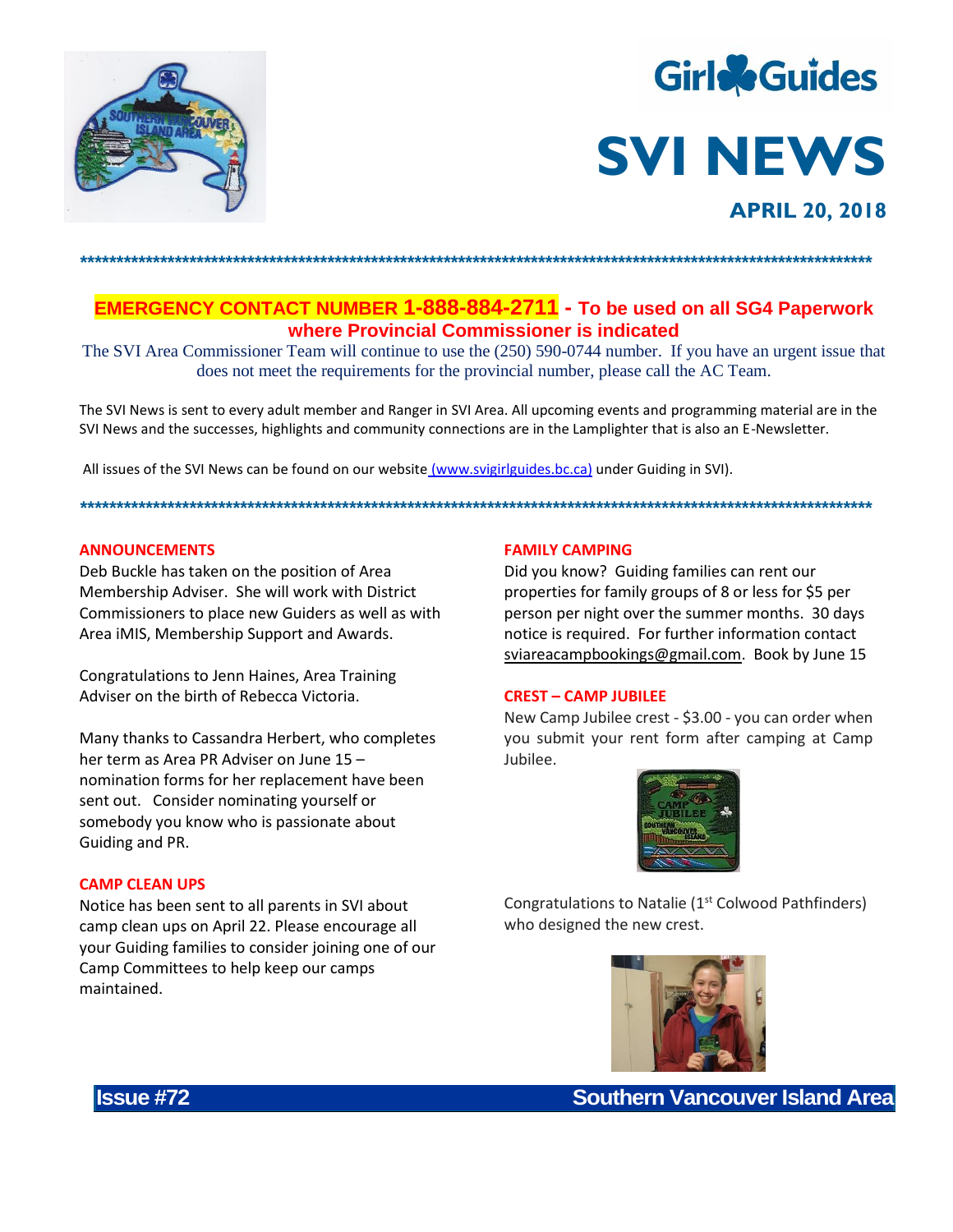### **KINGSWOOD CAMP PAINTING PROJECT**

Kingswood Camp Committee thanks all Guiding members and families that took the time to nominate Kingswood Camp for the White Knight Charity Paint Give Away.

We were one of the three short listed charities but in the end were unsuccessful this year. We hope you will consider nominating our camp next year.



## **COOKIE MONEY**

All cookie money is due to Area by May 18, 2018. Please check with your District Treasurer to find out the due date for your Unit cookie money to District.



## **SAFE GUIDE**

Effective immediately, all Safe Guide paperwork must be submitted to the Safe Guide Assessor network a minimum of two weeks in advance of the event. If paperwork is not acknowledged for any reason, including late submission, the Responsible Guider, her District Commissioner and the Area Commissioner will be advised. It is not permitted to continue with an event if the paperwork has not been acknowledged.

### **SCHOLARSHIPS**

Rangers and Transitioning Members! – Scholarships are available at all levels of Girls Guides. Deadlines are different depending on the awarding Council. Visit Provincial, National and SVI websites for information.

Adult students – GGC has scholarships for you too!

Deadline for SVI Area – May 15

**DATES TO NOTE** – additional information on these activities can be obtained from your District Commissioner or the relevant Area Adviser (*in italics*) **April 20** – Deadline to register for SVI AGM (2:00

pm) <https://goo.gl/forms/DFhdvglL8dje3aFm1> **April 22** – Camp Clean ups **April 27-29** – Advanced Camp Skills for Guides *(Camping*) **May 4** – Annual Gathering of Members

**May 15** – Deadline for SVI scholarship applications

### **GIRLS FIRST**

Watch for updates on the new Girls First program. We have four Girls First Champions here in SVI who will be sharing with all of you over the next few months.

### **HELP WANTED!**

We need:

- Chair Bowker Hall Committee
- Chair Guide House Committee
- Chair Jubilee Camp Committee
- A skilled building inspector required once per year for four properties with buildings
- Members of the Archives Committee
- Area Council Secretary
- Area PR Adviser

# **LINK**

Commencing in September 2018 Link members will be requested to renew their Guiding membership each year.

#### **MEMBERS AT LARGE**

Guiders who do not complete their Safe Guide training within six months of joining will be made Members at Large and will be invoiced for their membership fees. Safe Guide training is available online or live.

## **DISTRICT COMMISSIONER TRAINING**

Do you have plans to take on the DC role in your District? DC Training scheduled for August 24-26, 2018 in Vancouver.